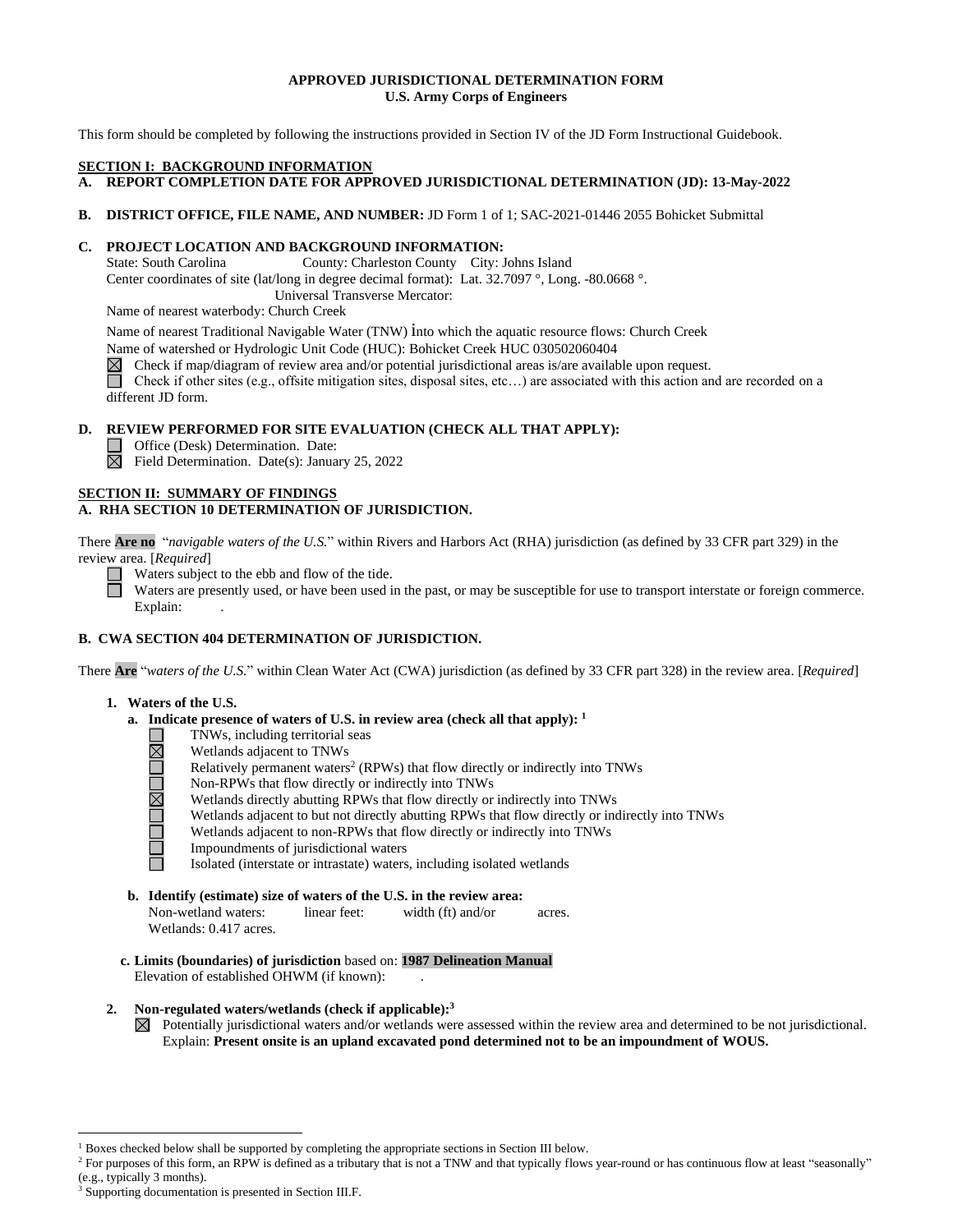#### **SECTION III: CWA ANALYSIS**

### **A. TNWs AND WETLANDS ADJACENT TO TNWs**

 **The agencies will assert jurisdiction over TNWs and wetlands adjacent to TNWs. If the aquatic resource is a TNW, complete Section III.A.1 and Section III.D.1. only; if the aquatic resource is a wetland adjacent to a TNW, complete Sections III.A.1 and 2 and Section III.D.1.; otherwise, see Section III.B below**.

**1. TNW** 

Identify TNW: **Church Creek**.

 Summarize rationale supporting determination: **Subject to ebb and flood of the tide west of Plow Ground Road where it intersects with Bohicket Creek.** 

#### **2. Wetland adjacent to TNW**

 Summarize rationale supporting conclusion that wetland is "adjacent": **Wetland 1 is adjacent to a roadside ditch that flows through a concrete culvert under Plow Ground Road and discharges into Church Creek.** 

#### **B. CHARACTERISTICS OF TRIBUTARY (THAT IS NOT A TNW) AND ITS ADJACENT WETLANDS (IF ANY):**

 **This section summarizes information regarding characteristics of the tributary and its adjacent wetlands, if any, and it helps determine whether or not the standards for jurisdiction established under Rapanos have been met.** 

 **The agencies will assert jurisdiction over non-navigable tributaries of TNWs where the tributaries are "relatively permanent waters" (RPWs), i.e. tributaries that typically flow year-round or have continuous flow at least seasonally (e.g., typically 3 months). A wetland that directly abuts an RPW is also jurisdictional. If the aquatic resource is not a TNW, but has year-round (perennial) flow, skip to Section III.D.2. If the aquatic resource is a wetland directly abutting a tributary with perennial flow, skip to Section III.D.4.** 

 **A wetland that is adjacent to but that does not directly abut an RPW requires a significant nexus evaluation. Corps districts and EPA regions will include in the record any available information that documents the existence of a significant nexus between a relatively permanent tributary that is not perennial (and its adjacent wetlands if any) and a traditional navigable water, even though a significant nexus finding is not required as a matter of law.** 

If the waterbody<sup>4</sup> is not an RPW, or a wetland directly abutting an RPW, a JD will require additional data to determine if the  **waterbody has a significant nexus with a TNW. If the tributary has adjacent wetlands, the significant nexus evaluation must consider the tributary in combination with all of its adjacent wetlands. This significant nexus evaluation that combines, for analytical purposes, the tributary and all of its adjacent wetlands is used whether the review area identified in the JD request is the tributary, or its adjacent wetlands, or both. If the JD covers a tributary with adjacent wetlands, complete Section III.B.1 for the tributary, Section III.B.2 for any onsite wetlands, and Section III.B.3 for all wetlands adjacent to that tributary, both onsite and offsite. The determination whether a significant nexus exists is determined in Section III.C below.** 

#### **1. Characteristics of non-TNWs that flow directly or indirectly into TNW**

- Average annual rainfall: inches Average annual snowfall: inches **(i) General Area Conditions:**  Watershed size: **Pick List**  Drainage area: **Pick List**
- **(ii) Physical Characteristics:** 
	- (a) Relationship with TNW:
		- Tributary flows directly into TNW. □ Tributary flows directly life Tive:<br>□ Tributary flows through **Pick List** tributaries before entering TNW. □ Tributary flows through **Pick List** tributaries before entering TNW. Project waters are **Pick List** river miles from TNW.

Project waters are Pick List river miles from TNW. Project waters are **Pick List** river miles from RPW. Project waters are **Pick List** aerial (straight) miles from TNW. Project waters are **Pick List** aerial (straight) miles from RPW. Project waters cross or serve as state boundaries. Explain: .

<sup>&</sup>lt;sup>4</sup> Note that the Instructional Guidebook contains additional information regarding swales, ditches, washes, and erosional features generally and in the arid **West**.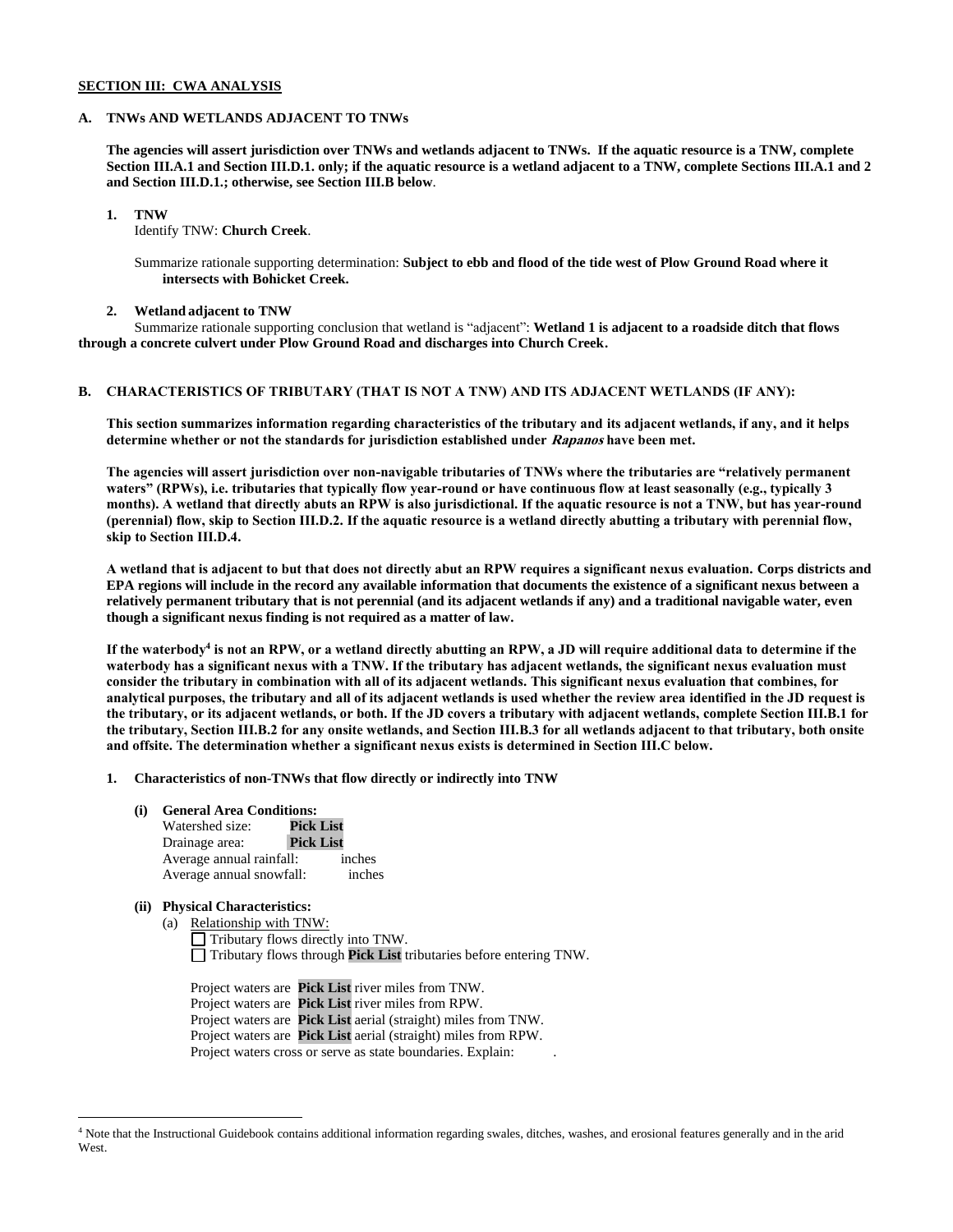|  | Identify flow route to TNW <sup>5</sup> :<br>Tributary stream order, if known:                                                                                                                                                                                                                                                                                                                                                                                                                                                                                                                                       |
|--|----------------------------------------------------------------------------------------------------------------------------------------------------------------------------------------------------------------------------------------------------------------------------------------------------------------------------------------------------------------------------------------------------------------------------------------------------------------------------------------------------------------------------------------------------------------------------------------------------------------------|
|  | (b) General Tributary Characteristics (check all that apply):<br><b>Tributary</b> is:<br>Natural<br>Artificial (man-made). Explain:<br>Manipulated (man-altered). Explain:                                                                                                                                                                                                                                                                                                                                                                                                                                           |
|  | Tributary properties with respect to top of bank (estimate):<br>Average width:<br>feet<br>Average depth:<br>feet<br>Average side slopes: Pick List.                                                                                                                                                                                                                                                                                                                                                                                                                                                                  |
|  | Primary tributary substrate composition (check all that apply):<br>Silts<br>Sands<br>Concrete<br>Cobbles<br>Gravel<br>Muck<br>Bedrock<br>Vegetation. Type/% cover:<br>Other. Explain:                                                                                                                                                                                                                                                                                                                                                                                                                                |
|  | Tributary condition/stability [e.g., highly eroding, sloughing banks]. Explain:<br>Presence of run/riffle/pool complexes. Explain:<br>Tributary geometry: Pick List<br>Tributary gradient (approximate average slope):<br>$\%$                                                                                                                                                                                                                                                                                                                                                                                       |
|  | $(c)$ Flow:<br>Tributary provides for: Pick List<br>Estimate average number of flow events in review area/year: Pick List<br>Describe flow regime:<br>Other information on duration and volume:<br>Surface flow is: Pick List. Characteristics:                                                                                                                                                                                                                                                                                                                                                                      |
|  | Subsurface flow: Pick List. Explain findings:<br>$\Box$ Dye (or other) test performed:                                                                                                                                                                                                                                                                                                                                                                                                                                                                                                                               |
|  | Tributary has (check all that apply):<br>Bed and banks<br>OHWM <sup>6</sup> (check all indicators that apply):<br>clear, natural line impressed on the bank<br>the presence of litter and debris<br>changes in the character of soil<br>destruction of terrestrial vegetation<br>the presence of wrack line<br>shelving<br>vegetation matted down, bent, or absent<br>sediment sorting<br>leaf litter disturbed or washed away<br>scour<br>sediment deposition<br>multiple observed or predicted flow events<br>abrupt change in plant community<br>water staining<br>other (list):<br>Discontinuous OHWM.7 Explain: |
|  | If factors other than the OHWM were used to determine lateral extent of CWA jurisdiction (check all that apply):<br>$\Box$ High Tide Line indicated by:<br>Mean High Water Mark indicated by:<br>oil or scum line along shore objects<br>survey to available datum;<br>fine shell or debris deposits (foreshore)<br>physical markings;<br>vegetation lines/changes in vegetation types.<br>physical markings/characteristics<br>tidal gauges<br>other (list):                                                                                                                                                        |
|  | (iii) Chemical Characteristics:                                                                                                                                                                                                                                                                                                                                                                                                                                                                                                                                                                                      |

Characterize tributary (e.g., water color is clear, discolored, oily film; water quality; general watershed characteristics, etc.). Explain: .

Identify specific pollutants, if known: .

<sup>&</sup>lt;sup>5</sup> Flow route can be described by identifying, e.g., tributary a, which flows through the review area, to flow into tributary b, which then flows into TNW.  $\frac{6}{10}$  as the stream into tributary b, which then flows into regime (e.g., flow over a rock outcrop or through a culvert), the agencies will look for indicators of flow above and below the break.<br><sup>7</sup>Ibid A natural or man-made discontinuity in the OHWM does not necessarily sever jurisdiction (e.g., where the stream temporarily flows underground, or where the OHWM has been removed by development or agricultural practices). Where there is a break in the OHWM that is unrelated to the waterbody's flow  $7$ Ibid.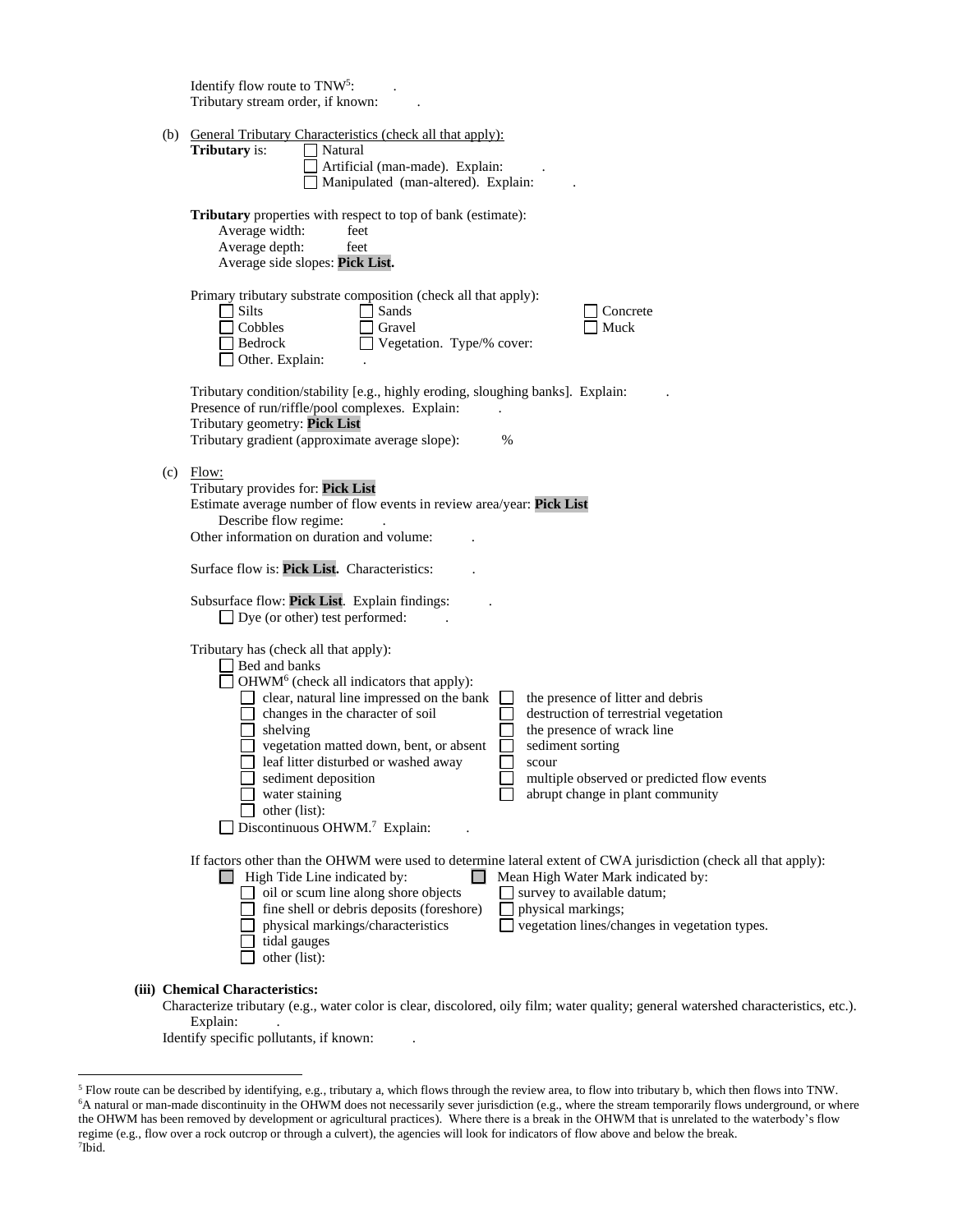#### **(iv) Biological Characteristics. Channel supports (check all that apply):**

- $\Box$  Riparian corridor. Characteristics (type, average width):
	- Wetland fringe. Characteristics: .
- □  $\Box$  Habitat for:
	- Federally Listed species. Explain findings: .
	- □ Federary Eisted species. Explain findings.<br>□ Fish/spawn areas. Explain findings:
	- $\Box$  Fish/spawn areas. Explain findings.<br> $\Box$  Other environmentally-sensitive species. Explain findings:
	- $\Box$  Other environme □ Aquatic/wildlife diversity. Explain findings: .

#### **2. Characteristics of wetlands adjacent to non-TNW that flow directly or indirectly into TNW**

#### **(i) Physical Characteristics:**

- Wetland type. Explain: . Wetland quality. Explain: . Project wetlands cross or serve as state boundaries. Explain: (a) General Wetland Characteristics: Properties: Wetland size: acres
- (b) General Flow Relationship with Non-TNW: Flow is: Pick List. Explain:

 Surface flow is**: Pick List** Characteristics: .

Subsurface flow: **Pick List**. Explain findings: ... □ Dye (or other) test performed: .

- (c) Wetland Adjacency Determination with Non-TNW:
	- $\Box$  Directly abutting
	- □ Directly abutting<br>□ Not directly abutting
	- $\Box$  Not directly abiling<br> $\Box$  Discrete wetland hydrologic connection. Explain:
	- Ecological connection. Explain: .
		- □ □ Separated by berm/barrier. Explain: .
- (d) Proximity (Relationship) to TNW

 Project waters are **Pick List** aerial (straight) miles from TNW. Flow is from: **Pick List.**  Estimate approximate location of wetland as within the **Pick List** floodplain. Project wetlands are **Pick List** river miles from TNW.

#### **(ii) Chemical Characteristics:**

 Characterize wetland system (e.g., water color is clear, brown, oil film on surface; water quality; general watershed characteristics; etc.). Explain: .

Identify specific pollutants, if known: .

#### **(iii) Biological Characteristics. Wetland supports (check all that apply):**

- Riparian buffer. Characteristics (type, average width): ...
- □ Riparian burier. Characteristics (type, average
- □  $\Box$  Habitat for:
	- Federally Listed species. Explain findings: .
	- □ Federary Eisted species. Explain findings.<br>□ Fish/spawn areas. Explain findings:
	- □ Fish/spawn areas. Explain findings.<br>□ Other environmentally-sensitive species. Explain findings: ...
	- $\Box$  Other environments □ Aquatic/wildlife diversity. Explain findings: .

# **3. Characteristics of all wetlands adjacent to the tributary (if any)**

 All wetland(s) being considered in the cumulative analysis: **Pick List**  Approximately ( ) acres in total are being considered in the cumulative analysis.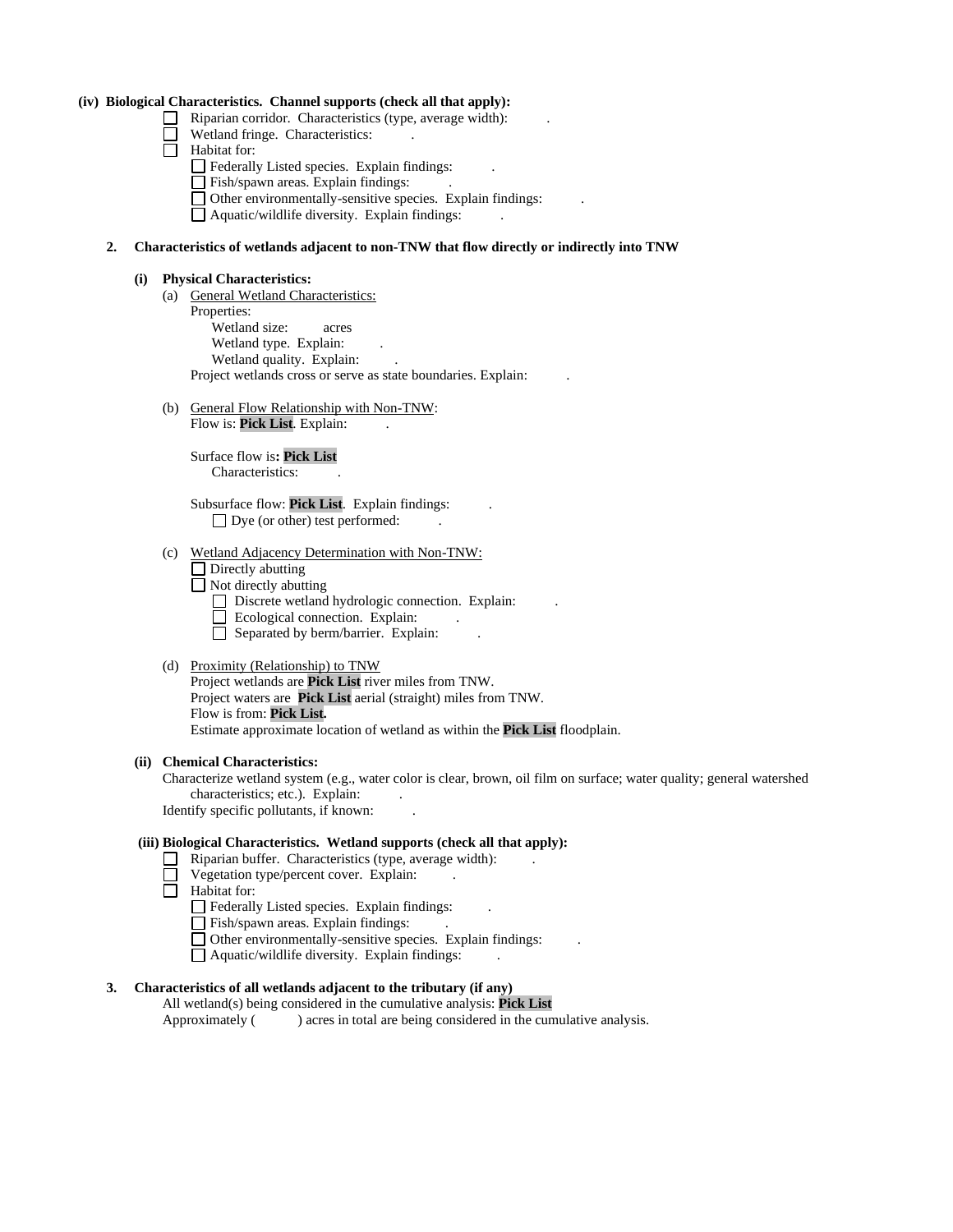For each wetland, specify the following:

Directly abuts? (Y/N)

Size (in acres) Directly abuts? (Y/N) Size (in acres)

Summarize overall biological, chemical and physical functions being performed:

## **C. SIGNIFICANT NEXUS DETERMINATION**

 **A significant nexus analysis will assess the flow characteristics and functions of the tributary itself and the functions performed by any wetlands adjacent to the tributary to determine if they significantly affect the chemical, physical, and biological integrity of a TNW. For each of the following situations, a significant nexus exists if the tributary, in combination with all of its adjacent wetlands, has more than a speculative or insubstantial effect on the chemical, physical and/or biological integrity of a TNW. Considerations when evaluating significant nexus include, but are not limited to the volume, duration, and frequency of the flow of water in the tributary and its proximity to a TNW, and the functions performed by the tributary and all its adjacent wetlands. It is not appropriate to determine significant nexus based solely on any specific threshold of distance (e.g. between a tributary and its adjacent wetland or between a tributary and the TNW). Similarly, the fact an adjacent wetland lies within or outside of a floodplain is not solely determinative of significant nexus.** 

 **Draw connections between the features documented and the effects on the TNW, as identified in the** *Rapanos* **Guidance and discussed in the Instructional Guidebook. Factors to consider include, for example:** 

- • Does the tributary, in combination with its adjacent wetlands (if any), have the capacity to carry pollutants or flood waters to TNWs, or to reduce the amount of pollutants or flood waters reaching a TNW?
- Does the tributary, in combination with its adjacent wetlands (if any), provide habitat and lifecycle support functions for fish and other species, such as feeding, nesting, spawning, or rearing young for species that are present in the TNW?
- • Does the tributary, in combination with its adjacent wetlands (if any), have the capacity to transfer nutrients and organic carbon that support downstream foodwebs?
- • Does the tributary, in combination with its adjacent wetlands (if any), have other relationships to the physical, chemical, or biological integrity of the TNW?

### **Note: the above list of considerations is not inclusive and other functions observed or known to occur should be documented below:**

- **1. Significant nexus findings for non-RPW that has no adjacent wetlands and flows directly or indirectly into TNWs.** Explain findings of presence or absence of significant nexus below, based on the tributary itself, then go to Section III.D: .
- **2. Significant nexus findings for non-RPW and its adjacent wetlands, where the non-RPW flows directly or indirectly into TNWs.** Explain findings of presence or absence of significant nexus below, based on the tributary in combination with all of its adjacent wetlands, then go to Section III.D: .
- **3. Significant nexus findings for wetlands adjacent to an RPW but that do not directly abut the RPW.** Explain findings of presence or absence of significant nexus below, based on the tributary in combination with all of its adjacent wetlands, then go to Section III.D:

# **D. DETERMINATIONS OF JURISDICTIONAL FINDINGS. THE SUBJECT WATERS/WETLANDS ARE (CHECK ALL THAT APPLY):**

- **1. TNWs and Adjacent Wetlands.** Check all that apply and provide size estimates in review area:  $\Box$  TNWs: linear feet width (ft), Or, acres. Wetlands adjacent to TNWs: 0.283 acres.
- **2. RPWs that flow directly or indirectly into TNWs.** 
	- tributary is perennial: **The offsite tributary, Church Creek, is named solid blue line on USGS topographic maps. Church Creek eventually becomes a TNW where it intersects with Bohicket Creek.**  Tributaries of TNWs where tributaries typically flow year-round are jurisdictional. Provide data and rationale indicating that
	- Tributaries of TNW where tributaries have continuous flow "seasonally" (e.g., typically three months each year) are jurisdictional. Data supporting this conclusion is provided at Section III.B. Provide rationale indicating that tributary flows seasonally: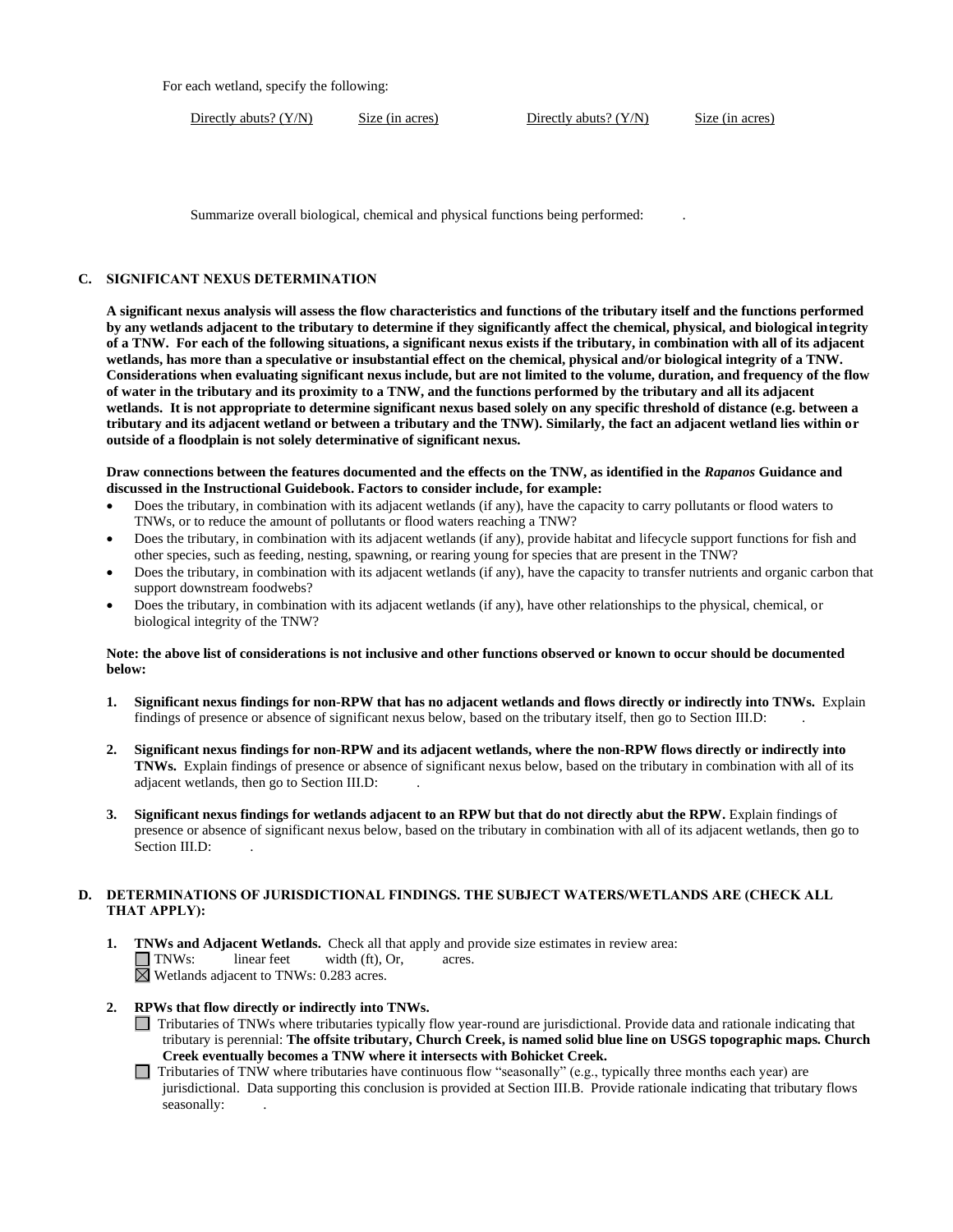Provide estimates for jurisdictional waters in the review area (check all that apply):

- Tributary waters: linear feet width (ft). ■ **Tributary waters:** linear feet<br>
Other non-wetland waters: acres.<br>
Identify type(c) of waters: acres.
- - Identify type(s) of waters: .

#### $\mathbf{3}$ . **3. Non-RPWs8 that flow directly or indirectly into TNWs.**

■ Waterbody that is not a TNW or an RPW, but flows directly or indirectly into a TNW, and it has a significant nexus with a TNW is invisible to prove the conclusion is provided at Section III C TNW is jurisdictional. Data supporting this conclusion is provided at Section III.C.

Provide estimates for jurisdictional waters within the review area (check all that apply):

- Tributary waters: linear feet width (ft). ■ **Tributary waters:** linear feet<br>
Other non-wetland waters: acres.<br> **Lantify type(c)** of waters:
	- - Identify type(s) of waters: **.**

### **4. Wetlands directly abutting an RPW that flow directly or indirectly into TNWs.**

 $\boxtimes$  Wetlands directly abut RPW and thus are jurisdictional as adjacent wetlands.

 Wetlands directly abutting an RPW where tributaries typically flow year-round. Provide data and rationale indicating that tributary is perennial in Section III.D.2, above. Provide rationale indicating that wetland is directly abutting an RPW: **Wetlands 2 & 3 continue offsite to the north where they abut the offsite tributary, Church Creek, a named pRPW. Church Creek becomes a TNW west of Plow Ground Road where it intersects Bohicket Creek.** 

□ Wetlands directly abutting an RPW where tributaries typically flow "seasonally." Provide data indicating that tributary is<br>seasonal in Section III B and rationale in Section III D 2, above. Provide rationals indicating seasonal in Section III.B and rationale in Section III.D.2, above. Provide rationale indicating that wetland is directly abutting an RPW: .

Provide acreage estimates for jurisdictional wetlands in the review area: acres.

#### **5. Wetlands adjacent to but not directly abutting an RPW that flow directly or indirectly into TNWs.**

 $\Box$  Wetlands that do not directly abut an RPW, but when considered in combination with the tributary to which they are adjacent and with similarly situated adjacent wetlands, have a significant nexus with a TNW are invis and with similarly situated adjacent wetlands, have a significant nexus with a TNW are jurisidictional. Data supporting this conclusion is provided at Section III.C.

Provide acreage estimates for jurisdictional wetlands in the review area: acres.

### **6. Wetlands adjacent to non-RPWs that flow directly or indirectly into TNWs.**

□ Wetlands adjacent to such waters, and have when considered in combination with the tributary to which they are adjacent and with similarly situated adjacent watlands have a significant nexus with a TNW are jurisdictiona with similarly situated adjacent wetlands, have a significant nexus with a TNW are jurisdictional. Data supporting this conclusion is provided at Section III.C.

Provide estimates for jurisdictional wetlands in the review area: acres.

### **7. Impoundments of jurisdictional waters. 9**

- As a general rule, the impoundment of a jurisdictional tributary remains jurisdictional.
- Demonstrate that impoundment was created from "waters of the U.S.," or
- Demonstrate that water meets the criteria for one of the categories presented above (1-6), or

 $\Box$ Demonstrate that water is isolated with a nexus to commerce (see E below).

### **DEGRADATION OR DESTRUCTION OF WHICH COULD AFFECT INTERSTATE COMMERCE, INCLUDING ANY SUCH WATERS (CHECK ALL THAT APPLY):10 E. ISOLATED [INTERSTATE OR INTRA-STATE] WATERS, INCLUDING ISOLATED WETLANDS, THE USE,**

- which are or could be used by interstate or foreign travelers for recreational or other purposes.
- from which fish or shellfish are or could be taken and sold in interstate or foreign commerce.
- which are or could be used for industrial purposes by industries in interstate commerce.
- Interstate isolated waters. Explain: .

<sup>&</sup>lt;sup>8</sup>See

<sup>&</sup>lt;sup>8</sup>See Footnote # 3.<br><sup>9</sup> To complete the analysis refer to the key in Section III.D.6 of the Instructional Guidebook.

<sup>&</sup>lt;sup>10</sup> Prior to asserting or declining CWA jurisdiction based solely on this category, Corps Districts will elevate the action to Corps and EPA HQ for  **review consistent with the process described in the Corps/EPA** *Memorandum Regarding CWA Act Jurisdiction Following Rapanos.*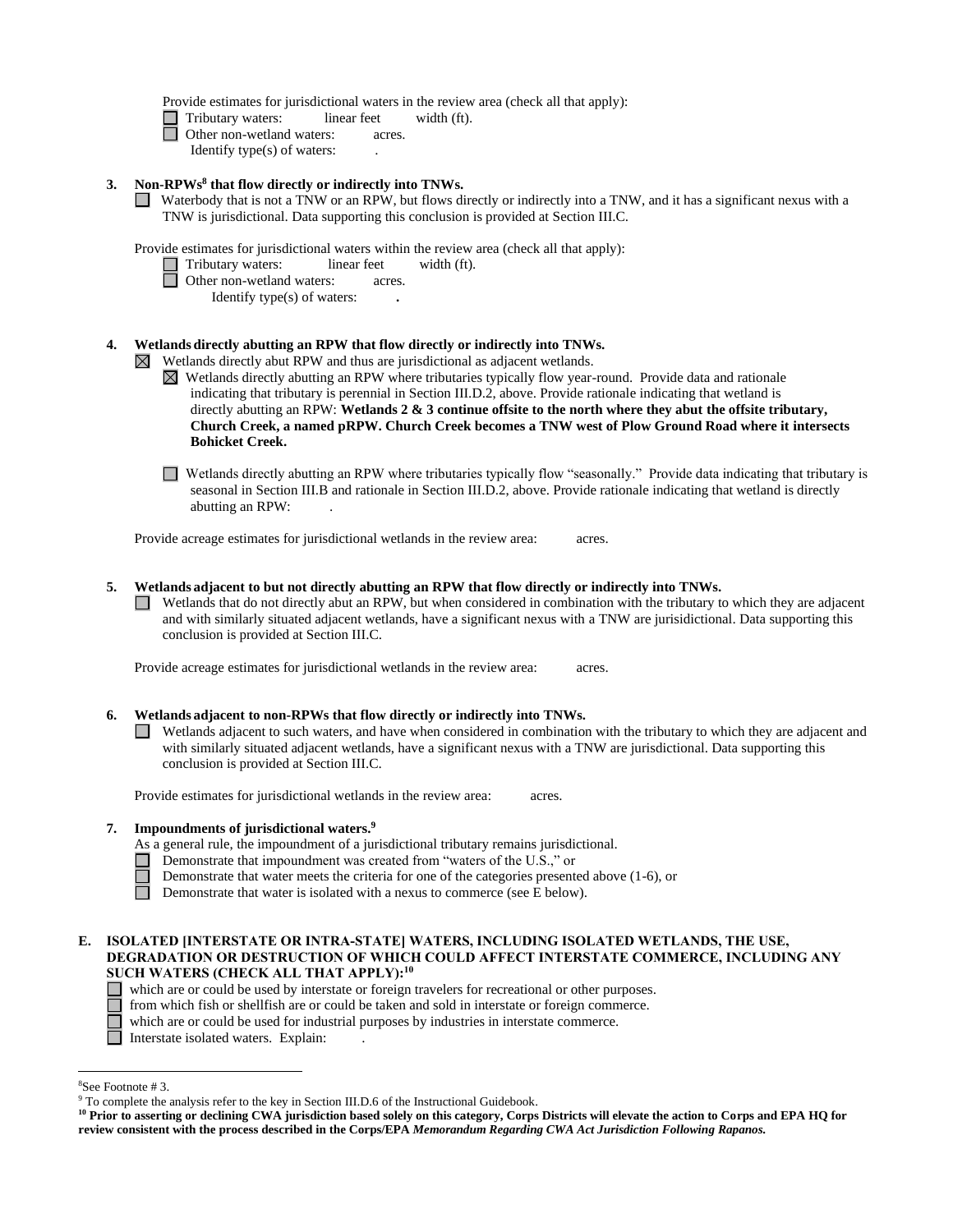|    | Other factors. Explain:                                                                                                                                                                                                                                                                                                                                                                                                                                                                                                                                                                                                                                                                                                                                                                                                                                        |
|----|----------------------------------------------------------------------------------------------------------------------------------------------------------------------------------------------------------------------------------------------------------------------------------------------------------------------------------------------------------------------------------------------------------------------------------------------------------------------------------------------------------------------------------------------------------------------------------------------------------------------------------------------------------------------------------------------------------------------------------------------------------------------------------------------------------------------------------------------------------------|
|    | Identify water body and summarize rationale supporting determination:                                                                                                                                                                                                                                                                                                                                                                                                                                                                                                                                                                                                                                                                                                                                                                                          |
|    | Provide estimates for jurisdictional waters in the review area (check all that apply):<br>Tributary waters:<br>linear feet<br>width (ft).<br>Other non-wetland waters:<br>acres.<br>Identify type(s) of waters:<br>Wetlands:<br>acres.                                                                                                                                                                                                                                                                                                                                                                                                                                                                                                                                                                                                                         |
| F. | NON-JURISDICTIONAL WATERS, INCLUDING WETLANDS (CHECK ALL THAT APPLY):<br>If potential wetlands were assessed within the review area, these areas did not meet the criteria in the 1987 Corps of Engineers<br>Wetland Delineation Manual and/or appropriate Regional Supplements.<br>Review area included isolated waters with no substantial nexus to interstate (or foreign) commerce.<br>□ Prior to the Jan 2001 Supreme Court decision in "SWANCC," the review area would have been regulated based solely on the<br>"Migratory Bird Rule" (MBR).<br>Waters do not meet the "Significant Nexus" standard, where such a finding is required for jurisdiction. Explain:<br>$\boxtimes$<br>Other: (explain, if not covered above): Upland excavated pond.                                                                                                      |
|    | Provide acreage estimates for non-jurisdictional waters in the review area, where the sole potential basis of jurisdiction is the MBR<br>factors (i.e., presence of migratory birds, presence of endangered species, use of water for irrigated agriculture), using best professional<br>judgment (check all that apply):<br>Non-wetland waters (i.e., rivers, streams):<br>linear feet<br>width (ft).<br>Lakes/ponds:<br>acres.<br>Other non-wetland waters:<br>acres. List type of aquatic resource:<br>Wetlands:<br>acres.                                                                                                                                                                                                                                                                                                                                  |
|    | Provide acreage estimates for non-jurisdictional waters in the review area that do not meet the "Significant Nexus" standard, where such<br>a finding is required for jurisdiction (check all that apply):<br>Non-wetland waters (i.e., rivers, streams):<br>linear feet,<br>width (ft).<br>Lakes/ponds:<br>acres.<br>Other non-wetland waters:<br>acres. List type of aquatic resource:<br>Wetlands:<br>acres.                                                                                                                                                                                                                                                                                                                                                                                                                                                |
|    | <u>SECTION IV: DATA SOURCES.</u>                                                                                                                                                                                                                                                                                                                                                                                                                                                                                                                                                                                                                                                                                                                                                                                                                               |
|    | A. SUPPORTING DATA. Data reviewed for JD (check all that apply - checked items shall be included in case file and, where checked<br>and requested, appropriately reference sources below):<br>$\boxtimes$ Maps, plans, plots or plat submitted by or on behalf of the applicant/consultant: Project area is depicted on plat titled "PLAT"<br>SHOWING A BOUNDARY, WETLAND AND GRAND TREE SURVEY OF #2055/BOHICKET ROAD, "TRACT B" (TMS NO.<br>278-00-00-025) ANDA PORTION OF/ "TRACT C" OF CEDAR SPRINGS PLANTATION, (TMS NO. 278-00-00-026) ON/ JOHNS<br>ISLAND, CHARLESTON COUNTY, SOUTH CAROLINA/ PREPARED FOR:/ SEACOAST CHURCH" and dated September 10,<br>2021 and revised March 14, 2022<br>Data sheets prepared/submitted by or on behalf of the applicant/consultant.<br>$\bowtie$<br>$\boxtimes$ Office concurs with data sheets/delineation report. |
|    | Office does not concur with data sheets/delineation report.<br>Data sheets prepared by the Corps:<br>Corps navigable waters' study:<br>U.S. Geological Survey Hydrologic Atlas:<br>$\Box$ USGS NHD data.<br>□ USGS 8 and 12 digit HUC maps.                                                                                                                                                                                                                                                                                                                                                                                                                                                                                                                                                                                                                    |
|    | $\boxtimes$<br>U.S. Geological Survey map(s). Cite scale & quad name: Legareville Quad; USGS topographic survey information depicts a<br>partially cleared forested area<br>$\boxtimes$<br>USDA Natural Resources Conservation Service Soil Survey. Citation: The project area is comprised of the partially hydric soils<br>(3% hydric inclusions) Wando loamy fine sand and Seabrook loamy fine sand<br>National wetlands inventory map(s). Cite name: NWIs depict the project boundary as uplands<br>State/Local wetland inventory map(s):<br>$\ddot{\phantom{a}}$<br>FEMA/FIRM maps:<br>100-year Floodplain Elevation is:<br>(National Geodectic Vertical Datum of 1929)<br>$\boxtimes$<br>Photographs: $\boxtimes$ Aerial (Name & Date): SCDNR 2020 Aerial.                                                                                               |
|    | or $\boxtimes$ Other (Name & Date): Site photos taken by the Corps dated January 25, 2022 and site photos submitted by the<br>agent date August 2021                                                                                                                                                                                                                                                                                                                                                                                                                                                                                                                                                                                                                                                                                                           |